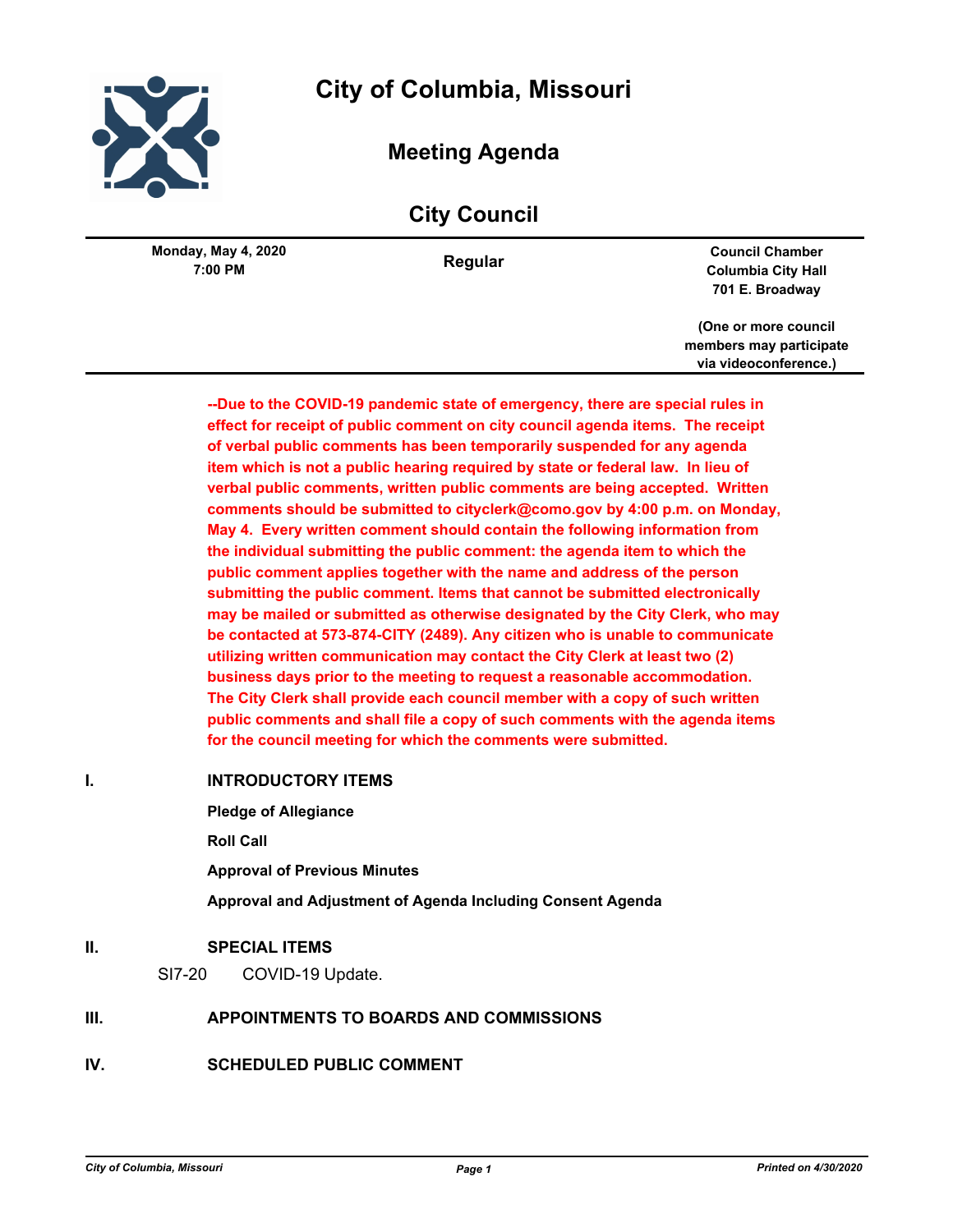## **V. PUBLIC HEARINGS**

PH16-20 Consider amendments to the 2020-2024 Consolidated Plan and FY 2020 Annual Action Plan for CDBG and HOME Funds.

[See R63-20/Mayor Memo] *Recommended Action:*

**Attachments: [Council Memo](http://gocolumbiamo.legistar.com/gateway.aspx?M=F&ID=fb7d84a5-d51c-401a-8d29-7c0eacafade9.docx)** 

[2020-2024 Consolidated Plan and FY 2020 Annual Action Plan](http://gocolumbiamo.legistar.com/gateway.aspx?M=F&ID=3e185d4f-8a67-475e-92da-fe8e51e5a9ee.pdf)

[Correspondence from the Columbia Housing Authority](http://gocolumbiamo.legistar.com/gateway.aspx?M=F&ID=f773c687-49bc-4063-8bd3-4e8cde373d7b.pdf)

[COVID-19 Business Impact Survey Results](http://gocolumbiamo.legistar.com/gateway.aspx?M=F&ID=856fee26-7504-4200-9a70-fd312b0fa1c3.pdf)

[COVID-19 Housing and Community Development Survey](http://gocolumbiamo.legistar.com/gateway.aspx?M=F&ID=f7bf7e5d-1713-4d5a-91b8-c606622d3a08.pdf)

[NCDA Survey to Members - CARES ACT Funding](http://gocolumbiamo.legistar.com/gateway.aspx?M=F&ID=b02b4e77-71be-4b23-867b-1d6bb6040d34.pdf)

[CDBG and HOME Administrative Guidelines \(Final\)](http://gocolumbiamo.legistar.com/gateway.aspx?M=F&ID=069e5a2b-7396-44fe-a721-e3b3c213c196.docx)

[CDBG and HOME Administrative Guidelines \(Redline\)](http://gocolumbiamo.legistar.com/gateway.aspx?M=F&ID=bc48853d-a472-4807-b904-07991b1c8ab8.pdf)

- R63-20 Approving amendments to the 2020-2024 Consolidated Plan and FY 2020 Annual Action Plan for CDBG and HOME Funds and the City of Columbia Community Development Block Grant (CDBG) and HOME Program Administrative Guidelines.
	- **Recommended Action:** [Read & Vote/Mayor Memo]

**Attachments: [Council Memo](http://gocolumbiamo.legistar.com/gateway.aspx?M=F&ID=7ad70197-02ea-4400-b422-e7519d5de411.docx) [Resolution](http://gocolumbiamo.legistar.com/gateway.aspx?M=F&ID=a234df9f-da9a-4e6d-a335-23474c50d1e8.doc) [Attachment A to Resolution](http://gocolumbiamo.legistar.com/gateway.aspx?M=F&ID=929c5b12-4188-4366-b4b7-2c912b8713bf.pdf)** [Attachment B to Resolution](http://gocolumbiamo.legistar.com/gateway.aspx?M=F&ID=1ecbf21e-3005-458e-8c0e-dbe786491bad.docx)

PH17-20 Proposed Phase II construction of a tennis and pickleball complex at A. Perry Philips Park to include the construction of four (4) pickleball courts, a prefabricated concrete restroom facility, small shelter, parking lot and ADA compliant walkways.

[See B102-20/Mayor Memo] *Recommended Action:*

**Attachments: [Council Memo](http://gocolumbiamo.legistar.com/gateway.aspx?M=F&ID=e033f4e8-1948-4160-9143-5c6971b57e6a.docx)** 

[Plans](http://gocolumbiamo.legistar.com/gateway.aspx?M=F&ID=969a5cea-b841-41f3-a08e-c3de3b301612.pdf)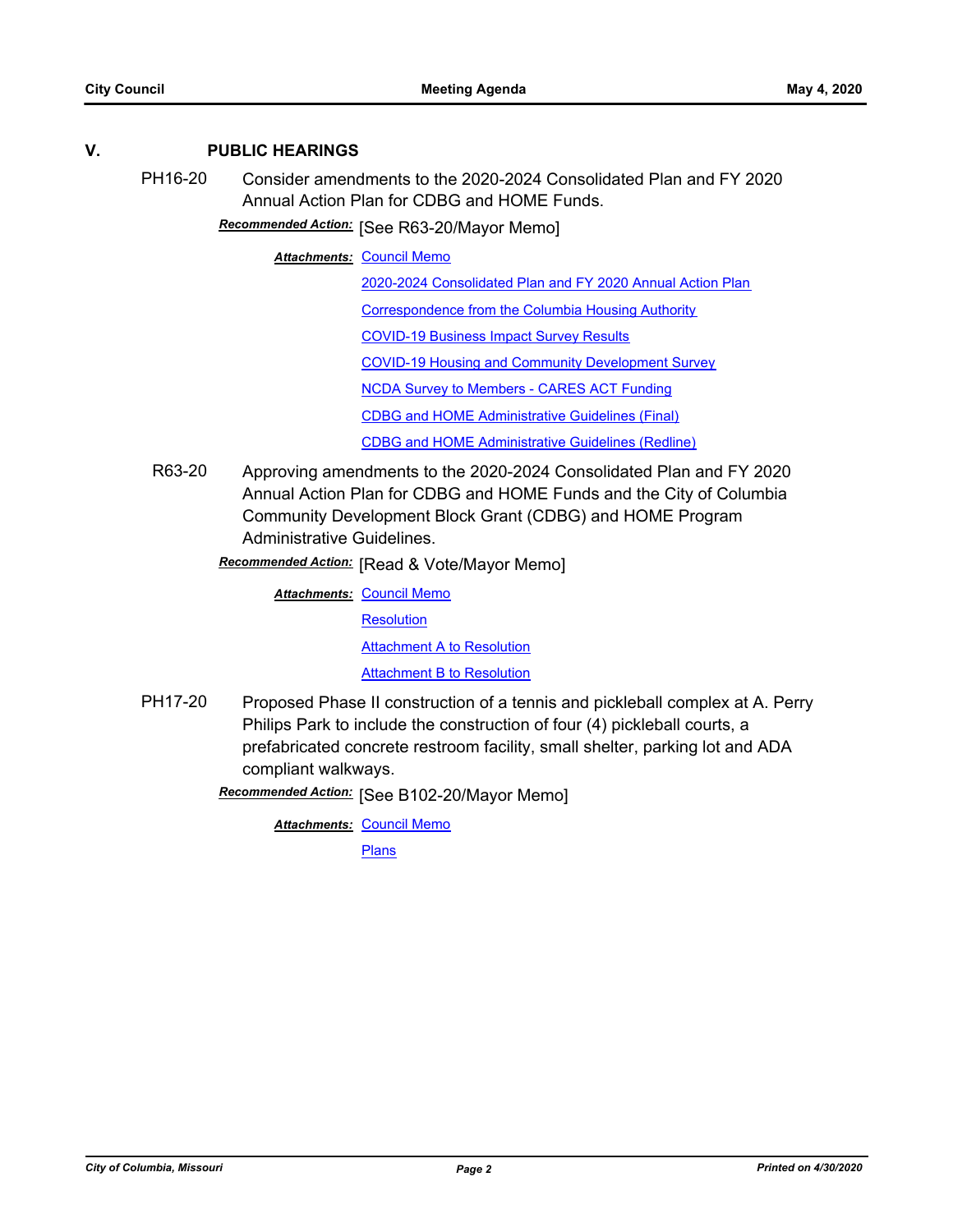B102-20 Authorizing Phase II construction of a tennis and pickleball complex at A. Perry Philips Park to include the construction of four (4) pickleball courts, a prefabricated concrete restroom facility, small shelter, parking lot and ADA compliant walkways; calling for bids for a portion of the project through the Purchasing Division; authorizing a financial assistance agreement with the Missouri Department of Natural Resources; amending the FY 2020 Annual Budget by appropriating funds.

Recommended Action: [2nd Read & Vote/Mayor Memo]

**Attachments: [Council Memo](http://gocolumbiamo.legistar.com/gateway.aspx?M=F&ID=03cac7a9-1ce4-4cc7-8a2e-951bbad99c79.docx)** [Plans](http://gocolumbiamo.legistar.com/gateway.aspx?M=F&ID=b434c790-1e12-4806-986f-e1026693b2ca.pdf) **[Ordinance](http://gocolumbiamo.legistar.com/gateway.aspx?M=F&ID=a1517067-f041-49a0-aa6f-7b018375d4f2.doc)** [Exhibit A to Ordinance](http://gocolumbiamo.legistar.com/gateway.aspx?M=F&ID=c780aa6f-bf35-4442-955e-48cbdb6d6d51.pdf)

## **VI. OLD BUSINESS**

#### **VII. CONSENT AGENDA**

B94-20 Authorizing a temporary deviation from certain City Code provisions relating to the renewal or term of licenses or permits for liquor, businesses, solicitors and canvassers, cigarettes, vehicles for hire, junk dealers and junkyards, and tobacco retail sales.

## [2nd Read & Vote/Mayor Memo] *Recommended Action:*

**Attachments: [Council Memo](http://gocolumbiamo.legistar.com/gateway.aspx?M=F&ID=08555827-919e-4532-a069-34378807dac2.docx)** 

#### **[Ordinance](http://gocolumbiamo.legistar.com/gateway.aspx?M=F&ID=090bba20-31fe-4ed8-a62c-e5c9ae3d9e81.doc)**

B95-20 Authorizing a temporary deviation from certain City Code provisions within Chapter 19 related to utilization of employee vacation leave and employee eligibility for vacation donation for a COVID-19 qualifying event.

## **Recommended Action:** [2nd Read & Vote/Mayor Memo]

**Attachments: [Council Memo](http://gocolumbiamo.legistar.com/gateway.aspx?M=F&ID=4542c752-132f-4fd8-ad60-1f7a0b1f96f6.docx)** 

[City COVID-19 Compensation and Leave Policy \(Rev. 04/13/2020\)](http://gocolumbiamo.legistar.com/gateway.aspx?M=F&ID=27739042-5430-4a0f-8b99-c805a8526c4d.pdf)

[Coronavirus Response Leave Policy \(Rev. 04/13/2020\)](http://gocolumbiamo.legistar.com/gateway.aspx?M=F&ID=c1d9dd0b-edd4-4f8b-af5b-75316ea8db84.pdf)

**[Ordinance](http://gocolumbiamo.legistar.com/gateway.aspx?M=F&ID=bd8c293b-bcdc-400c-a50d-8320c0518561.doc)**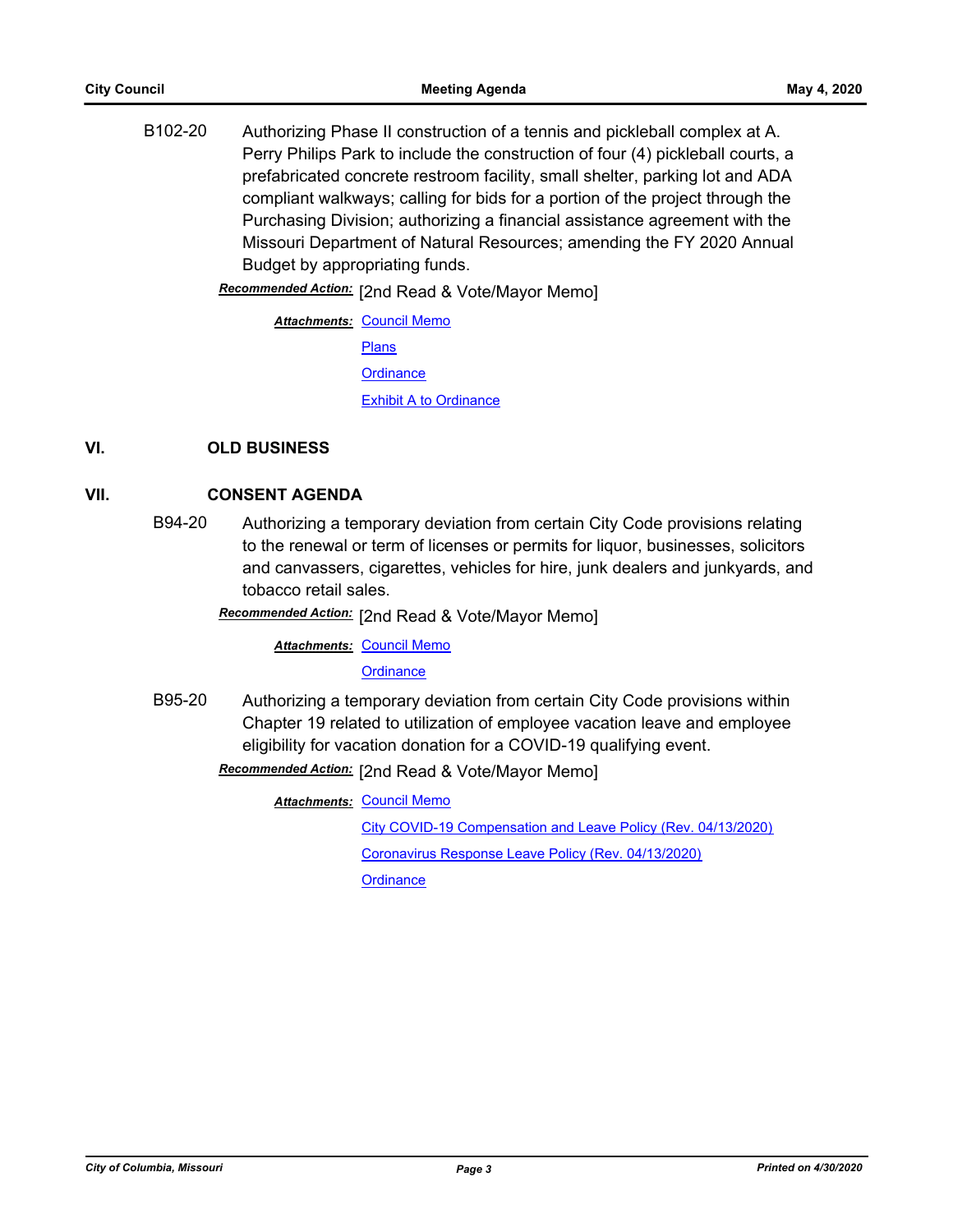B96-20 Approving the Final Plat of "The Gates, Plat No. 4A" located at the terminus of Rivington Drive and approximately 1,200 feet east of Abbotsbury Lane (2901 Rivington Drive); authorizing a performance contract.

Recommended Action: [2nd Read & Vote/Mayor Memo]

- **Attachments: [Council Memo](http://gocolumbiamo.legistar.com/gateway.aspx?M=F&ID=654576e4-61aa-410a-a460-ae35d723c65d.docx)** [Locator Maps](http://gocolumbiamo.legistar.com/gateway.aspx?M=F&ID=2bb288cd-6653-4a9f-9906-14d0eca59ecd.pdf) [Final Plat](http://gocolumbiamo.legistar.com/gateway.aspx?M=F&ID=47fda822-943c-4a9c-9bd3-8e41a43dffb7.pdf) [Previously Approved - The Gates, Plat No. 4](http://gocolumbiamo.legistar.com/gateway.aspx?M=F&ID=f9009453-7bf1-45b3-b4c2-14943f2a3b58.pdf) **[Ordinance](http://gocolumbiamo.legistar.com/gateway.aspx?M=F&ID=4a554a14-3231-467e-ae80-c50d2d33a9dc.doc)** [Exhibit A to Ordinance](http://gocolumbiamo.legistar.com/gateway.aspx?M=F&ID=3e61b466-0b2f-4c95-9b41-8e681f45a675.pdf)
- B97-20 Authorizing construction of Phase I of the Fifth to Wilkes Sewer Improvement Project to include sanitary sewer improvements from the intersection of Fifth Street and Rogers Street to Sixth Street; calling for bids through the Purchasing Division or authorizing a contract for the work using a term and supply contractor; amending the FY 2020 Annual Budget by appropriating funds.

Recommended Action: [2nd Read & Vote/Mayor Memo]

- **Attachments: [Council Memo](http://gocolumbiamo.legistar.com/gateway.aspx?M=F&ID=06cc86b7-3f92-4365-91a7-4516bc67df05.docx)** [Location Map](http://gocolumbiamo.legistar.com/gateway.aspx?M=F&ID=6f1fa587-3619-44a2-a6ba-33144c443f2e.pdf) [Diagram](http://gocolumbiamo.legistar.com/gateway.aspx?M=F&ID=970b16c6-b607-456d-8f11-baad75f74da9.pdf) **[Ordinance](http://gocolumbiamo.legistar.com/gateway.aspx?M=F&ID=66a47d29-5fb2-4b01-a25d-a2b1cdfaad8f.doc)**
- B98-20 Authorizing an intergovernmental cooperative agreement with Boone County, Missouri and The Curators of the University of Missouri for a chemical analysis project as it relates to the Hinkson Creek collaborative adaptive management (CAM) implementation process; amending the FY 2020 Annual Budget by appropriating funds.

Recommended Action: [2nd Read & Vote/Mayor Memo]

**Attachments: [Council Memo](http://gocolumbiamo.legistar.com/gateway.aspx?M=F&ID=069be5ce-befd-4fef-957e-b8cbcb60f99e.docx)** 

**[Ordinance](http://gocolumbiamo.legistar.com/gateway.aspx?M=F&ID=681fe319-40a2-4271-a907-82ef88d82646.doc)** 

**[Attachment A to Ordinance](http://gocolumbiamo.legistar.com/gateway.aspx?M=F&ID=e74e8ee1-1277-4860-8baf-08b0732f73e5.pdf)** 

- B99-20 Authorizing a contract of obligation with the Missouri Department of Natural Resources to satisfy financial assurance requirements for proper closure and post-closure care with respect to a permit for operation of a solid waste disposal area.
	- Recommended Action: [2nd Read & Vote/Mayor Memo]

**Attachments: [Council Memo](http://gocolumbiamo.legistar.com/gateway.aspx?M=F&ID=3ed33f93-884f-417b-990c-e58c06abc520.docx)** 

[Correspondence from MDNR](http://gocolumbiamo.legistar.com/gateway.aspx?M=F&ID=427a5fa1-0549-4093-8926-778907c3c3b0.pdf) **[Ordinance](http://gocolumbiamo.legistar.com/gateway.aspx?M=F&ID=7f491dd4-c765-4fa4-9bee-79ac4f1d78c2.doc)** [Exhibit A to Ordinance](http://gocolumbiamo.legistar.com/gateway.aspx?M=F&ID=c2b45ec4-3e36-4828-adec-d21adffb9cdd.pdf)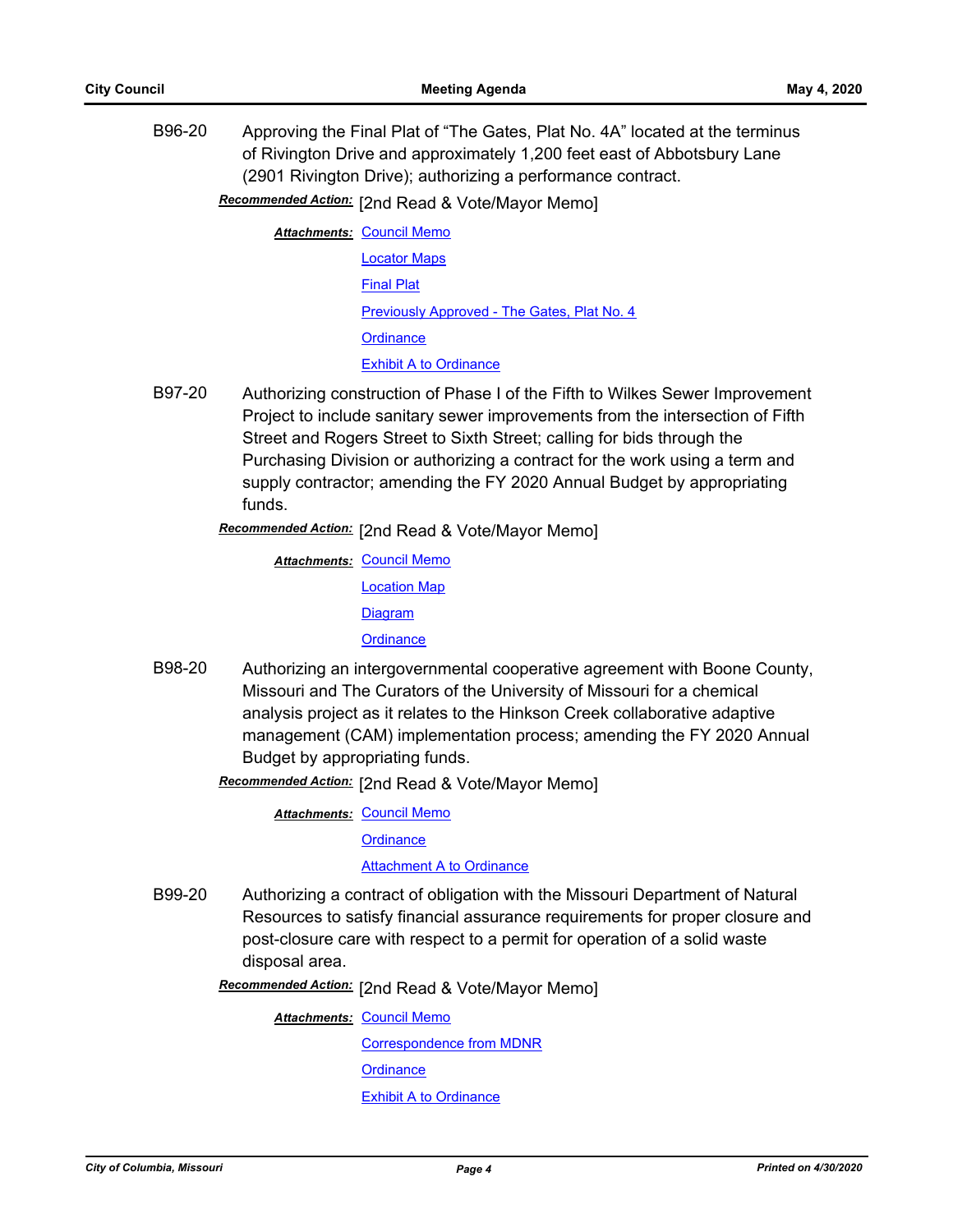B100-20 Authorizing a contract for transfer of real estate with Boone County, Missouri related to the County Fairgrounds Property located east of Highway 63 and Oakland Gravel Road.

Recommended Action: [2nd Read & Vote/Mayor Memo]

**Attachments: [Council Memo](http://gocolumbiamo.legistar.com/gateway.aspx?M=F&ID=2e999816-b9ad-4978-8703-d9db09fcf21b.docx)** 

[Plans](http://gocolumbiamo.legistar.com/gateway.aspx?M=F&ID=baece586-298d-4f56-88db-b7719ff2c1c6.pdf)

**[Ordinance](http://gocolumbiamo.legistar.com/gateway.aspx?M=F&ID=35453e72-1543-46dd-bb59-5c2bf4415fbb.doc)** 

[Attachment A to Ordinance](http://gocolumbiamo.legistar.com/gateway.aspx?M=F&ID=63d3d649-f92e-4d4c-b732-29c174ea7239.pdf)

B101-20 Authorizing a first supplemental agreement to an airport aid agreement with the Missouri Highways and Transportation Commission relating to air service promotion for the Columbia Regional Airport.

**Recommended Action:** [2nd Read & Vote/Mayor Memo]

**Attachments: [Council Memo](http://gocolumbiamo.legistar.com/gateway.aspx?M=F&ID=fa57b52b-d90e-4da7-8acd-6db84818d7f2.docx)** 

[Excuted Original Airport Aid Agreement](http://gocolumbiamo.legistar.com/gateway.aspx?M=F&ID=a59c2a07-3581-4a9b-8893-63bf7ef2e092.pdf)

**[Ordinance](http://gocolumbiamo.legistar.com/gateway.aspx?M=F&ID=b430eab5-df13-40cb-9a27-ecaea4e2a4b1.doc)** 

[Exhibit A to Ordinance](http://gocolumbiamo.legistar.com/gateway.aspx?M=F&ID=65e199b7-08a9-4bbf-94ed-d67231c4078d.pdf)

R56-20 Setting a public hearing: proposed construction of Discovery Parkway from Discovery Drive to south of the intersection of New Haven Road and Rolling Hills Road.

**Recommended Action:** [Read & Vote/Mayor Memo]

**Attachments: [Council Memo](http://gocolumbiamo.legistar.com/gateway.aspx?M=F&ID=45074304-8002-4319-b661-f9373f0368bf.docx)** 

[Project Graphic](http://gocolumbiamo.legistar.com/gateway.aspx?M=F&ID=29a7e5f7-8d44-44d8-97d2-fda7177418e3.jpg)

[Discovery Parkway Extension Plans](http://gocolumbiamo.legistar.com/gateway.aspx?M=F&ID=c5b292d0-693a-44da-9c63-59fcffd0b325.pdf)

**[Resolution](http://gocolumbiamo.legistar.com/gateway.aspx?M=F&ID=9b1a8d01-8d6d-43da-b3bb-00d3203f493d.doc)** 

R57-20 Setting a public hearing: proposed construction of the Lenoir Street improvement project.

**Recommended Action:** [Read & Vote/Mayor Memo]

**Attachments: [Council Memo](http://gocolumbiamo.legistar.com/gateway.aspx?M=F&ID=68edc3ed-27c0-492b-93f7-bafb73085ab1.docx)** 

[Project Graphic](http://gocolumbiamo.legistar.com/gateway.aspx?M=F&ID=8ce8e700-037a-496d-bc26-07763739b648.pdf)

**[Lenoir Connection Preliminary Layout](http://gocolumbiamo.legistar.com/gateway.aspx?M=F&ID=318ae610-0af6-4fe1-afde-4e4bd5840225.pdf)** 

#### **[Resolution](http://gocolumbiamo.legistar.com/gateway.aspx?M=F&ID=b273776b-5e55-4169-b2ad-ee6ccab19521.doc)**

R58-20 Setting a public hearing: consider design/build contract proposals for construction of the new terminal building at the Columbia Regional Airport. **Recommended Action:** [Read & Vote/Mayor Memo]

**Attachments: [Council Memo](http://gocolumbiamo.legistar.com/gateway.aspx?M=F&ID=c9ec0c22-a37f-4499-a814-3ed828f12735.docx)** 

**[Airport Terminal Map](http://gocolumbiamo.legistar.com/gateway.aspx?M=F&ID=1d80a611-aba1-4b6e-8450-d5eebe556267.pdf)** 

**[Resolution](http://gocolumbiamo.legistar.com/gateway.aspx?M=F&ID=fc06f5f6-2fca-48cf-8a55-6db074bb72cc.doc)**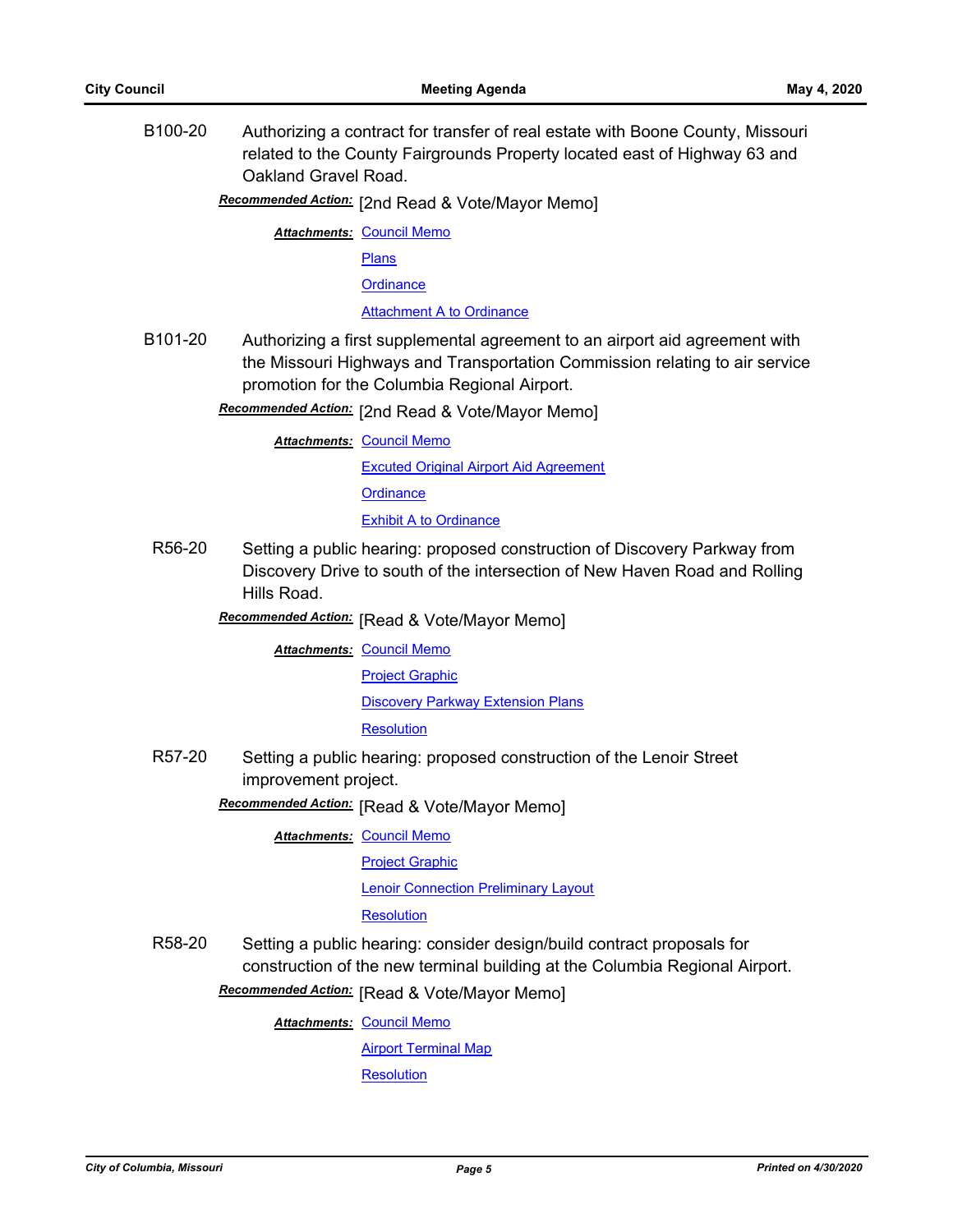R59-20 Authorizing Aviation Project Consultant Supplemental Agreement No. 1 with Burns & McDonnell Engineering Company, Inc. for construction phase services for the Taxiway C2 and apron expansion project at the Columbia Regional Airport.

**Recommended Action:** [Read & Vote/Mayor Memo]

**Attachments: [Council Memo](http://gocolumbiamo.legistar.com/gateway.aspx?M=F&ID=be52910e-c701-427e-80ce-e27e346f2999.docx)** 

**[Resolution](http://gocolumbiamo.legistar.com/gateway.aspx?M=F&ID=ae06d2af-b884-4ad0-a88c-c6d12358fd9e.doc)** 

**[Attachment A to Resolution](http://gocolumbiamo.legistar.com/gateway.aspx?M=F&ID=4e4e54e2-f3fb-4d57-8761-0cd7c08618cb.pdf)** 

R60-20 Authorizing a license agreement with Mid-Missouri Radio Control Association to use a portion of City-owned land used by the City Utilities Department - Sewer/Stormwater Division for the wastewater treatment plant to fly remote control airplanes for recreational purposes.

**Recommended Action:** [Read & Vote/Mayor Memo]

**Attachments: [Council Memo](http://gocolumbiamo.legistar.com/gateway.aspx?M=F&ID=670a70f8-510d-4716-b601-011f6d1b81ac.docx)** 

**[Resolution](http://gocolumbiamo.legistar.com/gateway.aspx?M=F&ID=17a48fde-4ae9-4df5-b9b6-e02ed8e227bd.doc)** 

**[Attachment A to Resolution](http://gocolumbiamo.legistar.com/gateway.aspx?M=F&ID=564c4577-4c83-4a58-8b20-c4ad6c316148.pdf)** 

R61-20 Authorizing form of service agreements with Southwest Power Pool, Inc. for compliance with tariffs regarding the transmission of electric power from the Iatan II power plant.

**Recommended Action:** [Read & Vote/Mayor Memo]

**Attachments: [Council Memo](http://gocolumbiamo.legistar.com/gateway.aspx?M=F&ID=9cd8e6c2-2500-42eb-9576-333f2db68084.docx)** 

**[Resolution](http://gocolumbiamo.legistar.com/gateway.aspx?M=F&ID=f22f8e6f-d9af-4bcd-a694-07e6b970a74e.doc)** 

**[Attachment A to Resolution](http://gocolumbiamo.legistar.com/gateway.aspx?M=F&ID=3e5ed452-2891-4151-bf9b-52135aed4938.docx)** 

## **VIII. NEW BUSINESS**

R62-20 Approving an amendment to the City of Columbia FY 2020-2024 Consolidated Plan - Citizen Participation Plan.

**Recommended Action:** [Read & Vote/Mayor Memo]

#### **Attachments: [Council Memo](http://gocolumbiamo.legistar.com/gateway.aspx?M=F&ID=4743af8c-3483-4319-94db-651551dfb5c5.docx)**

[Citizen Participation Plan 2020-2024 Amendments \(Redline\)](http://gocolumbiamo.legistar.com/gateway.aspx?M=F&ID=34ba63e7-a6c4-47f7-8450-3ef7a61ae367.pdf)

**[Resolution](http://gocolumbiamo.legistar.com/gateway.aspx?M=F&ID=8a1d5a5b-e443-44c0-a103-e9c1e362ce3f.doc)** 

[Exhibit A to Resolution](http://gocolumbiamo.legistar.com/gateway.aspx?M=F&ID=de59b10a-ab85-41ef-967a-603f16a50c70.docx)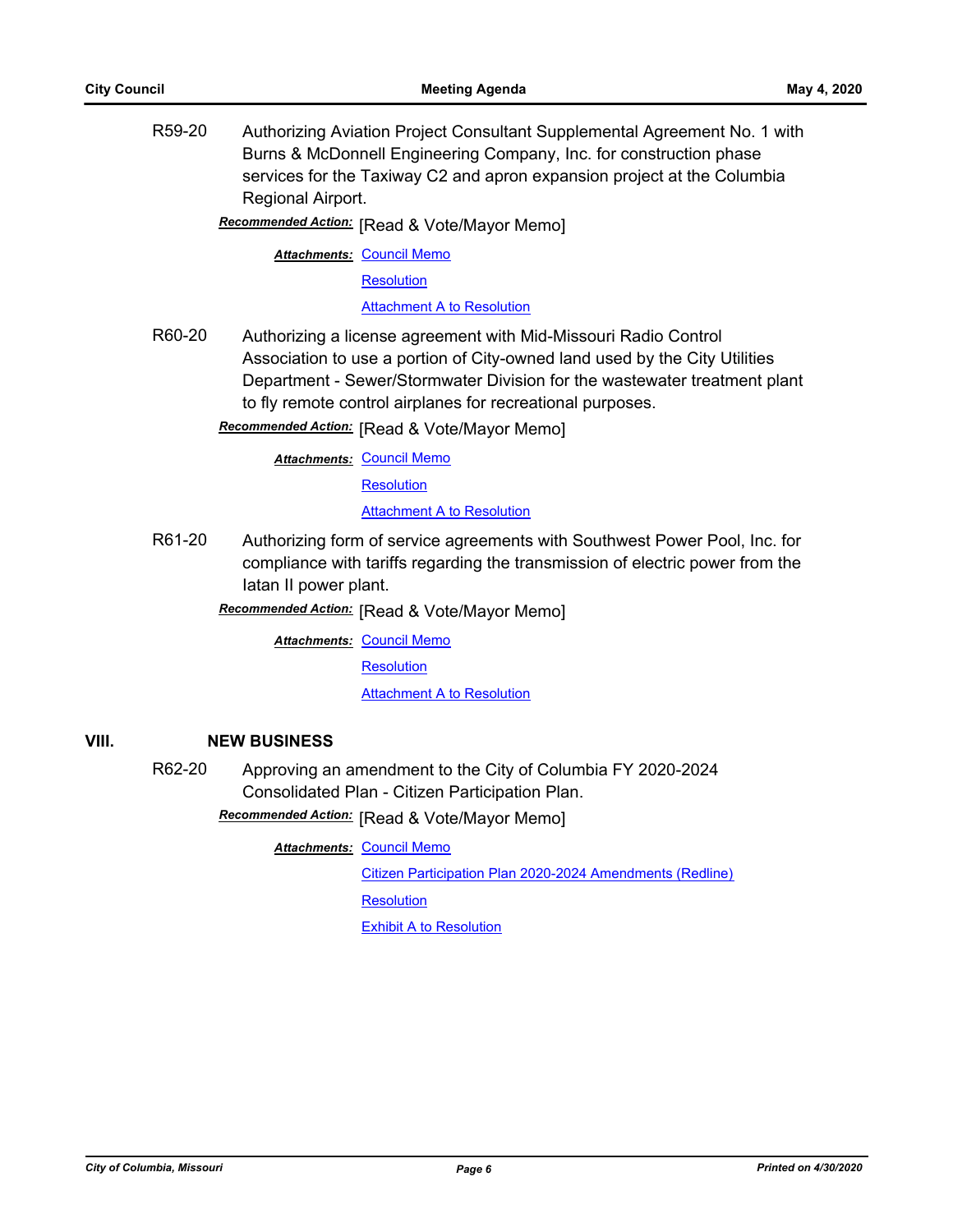## **IX. INTRODUCTION AND FIRST READING**

B103-20**\*** Vacating street right-of-way along a portion of the east side of Old Route K and north of Green Meadows Road (Case No. 72-2020).

**Recommended Action:** [Intro & 1st Read/Mayor Memo]

**Attachments: [Council Memo](http://gocolumbiamo.legistar.com/gateway.aspx?M=F&ID=93fc2ffe-da5a-4332-afca-f021b65cc0fd.docx)** 

[Locator Maps](http://gocolumbiamo.legistar.com/gateway.aspx?M=F&ID=c210d5f1-9141-42ea-8c1b-a30f18d1ea1e.pdf)

[Vacation Graphic with Grade Transition Plan](http://gocolumbiamo.legistar.com/gateway.aspx?M=F&ID=d5ae9d0b-e09e-4dba-bb4a-ccd10ddc03bb.pdf)

**[Ordinance](http://gocolumbiamo.legistar.com/gateway.aspx?M=F&ID=0fe5daa5-50e7-4538-8b69-19a72ddcd0cc.doc)** 

B104-20**\*** Vacating portions of utility, access and drainage easements and street rights-of-way within Boone Prairie, Plats 1 and 2 located on the east side of Brown Station Road and south of U.S. Highway 63 (Case No. 238-2019).

**Recommended Action:** [Intro & 1st Read/Mayor Memo]

**Attachments: [Council Memo](http://gocolumbiamo.legistar.com/gateway.aspx?M=F&ID=22bead84-bbe1-460d-9630-0244d972a27c.docx)** 

[Locator Maps](http://gocolumbiamo.legistar.com/gateway.aspx?M=F&ID=a6cf2781-8366-42d1-970c-32146377ed33.pdf) [Vacation Descriptions and Exhibits](http://gocolumbiamo.legistar.com/gateway.aspx?M=F&ID=76479b4f-6c3f-4f68-8c5b-af195f3e2098.pdf) [Boone Prairie Preliminary Plat \(2019\)](http://gocolumbiamo.legistar.com/gateway.aspx?M=F&ID=058d8e05-60a1-46a9-9486-826cd0bba793.pdf) **[Ordinance](http://gocolumbiamo.legistar.com/gateway.aspx?M=F&ID=f27d1c70-a624-4a64-b066-5d308270fc40.doc)** 

B105-20**\*** Amending the FY 2020 Annual Budget by appropriating designated loan funds for Phase I construction of the terminal building project at the Columbia Regional Airport.

Recommended Action: [Intro & 1st Read/Mayor Memo]

**Attachments: [Council Memo](http://gocolumbiamo.legistar.com/gateway.aspx?M=F&ID=e53a621b-6b5f-45b6-a0bf-63887515e002.docx)** 

#### **[Ordinance](http://gocolumbiamo.legistar.com/gateway.aspx?M=F&ID=41220610-57ab-4711-80da-48d518801cfc.doc)**

**\*Non-zoning related introductory item that may be included on a future agenda as a consent item. Any such item can be removed from the consent agenda and placed under old business or new business at the request of a council member or any other interested person. The request must be made at the beginning of the council meeting at which the council bill or resolution is scheduled to be acted upon.** 

**\*\*Zoning related introductory item that may be included on a future agenda as a consent item. Any such item can be removed from the consent agenda and placed under old business at the request of a council member or any other interested person. The request must be made to the city clerk before noon on the Wednesday before the council meeting at which the council bill is scheduled to be considered for passage.**

**Non-asterisk items are expected to be included in a future agenda as a public hearing or an old business item.**